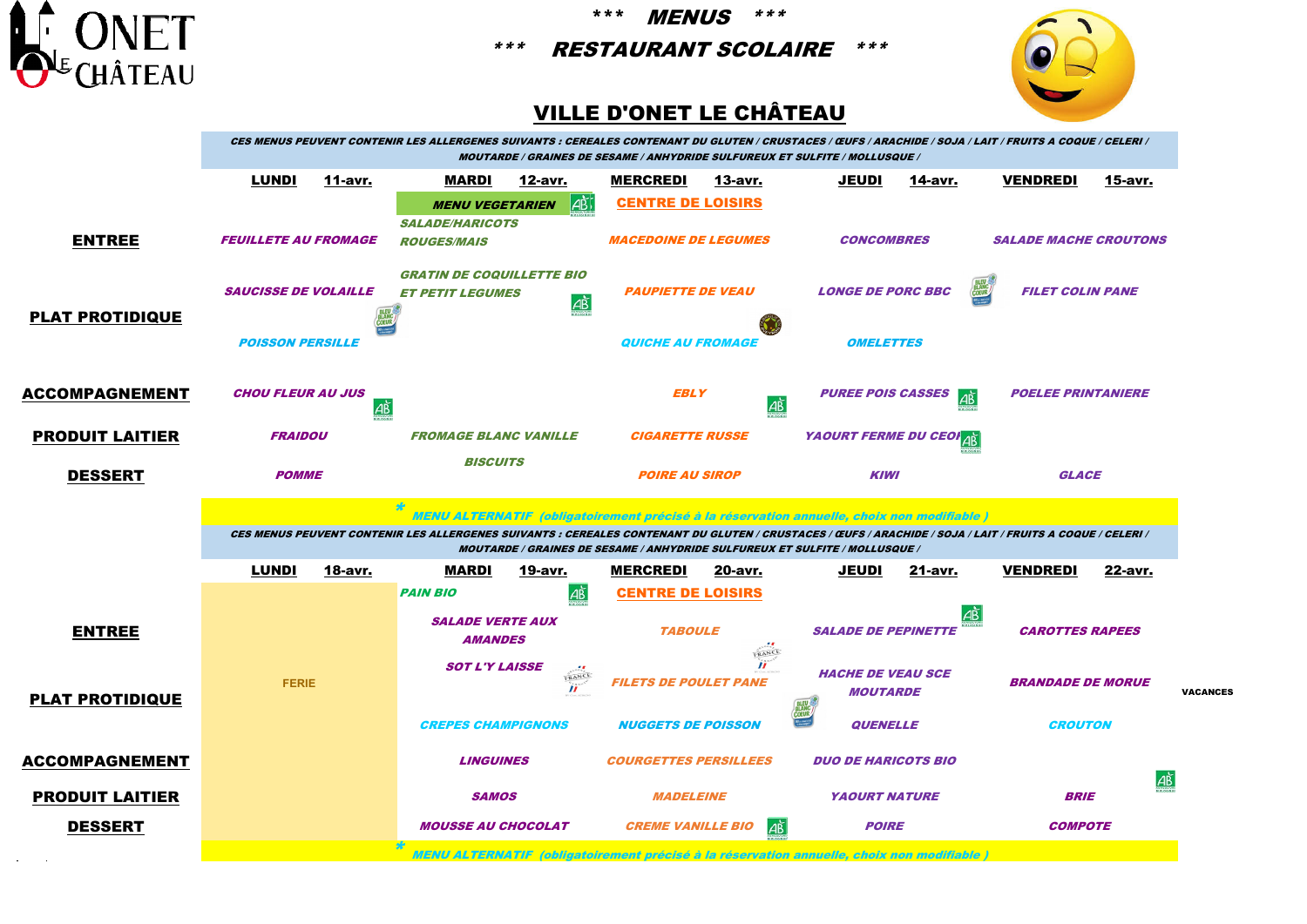

\*\*\* MENUS \*\*\*

\*\*\* RESTAURANT SCOLAIRE \*\*\*

## VILLE D'ONET LE CHÂTEAU

|                        | CES MENUS PEUVENT CONTENIR LES ALLERGENES SUIVANTS : CEREALES CONTENANT DU GLUTEN / CRUSTACES / ŒUFS / ARACHIDE / SOJA / LAIT / FRUITS A COQUE / CELERI /<br><b>MOUTARDE / GRAINES DE SESAME / ANHYDRIDE SULFUREUX ET SULFITE / MOLLUSQUE /</b>          |                       |                                                   |                              |                                             |                       |                                                                                    |        |                                                               |        |  |  |
|------------------------|----------------------------------------------------------------------------------------------------------------------------------------------------------------------------------------------------------------------------------------------------------|-----------------------|---------------------------------------------------|------------------------------|---------------------------------------------|-----------------------|------------------------------------------------------------------------------------|--------|---------------------------------------------------------------|--------|--|--|
|                        | <b>LUNDI</b>                                                                                                                                                                                                                                             | 9-mai                 | <b>MARDI</b>                                      | 10-mai                       | <b>MERCREDI</b>                             | 11-mai                | <b>JEUDI</b>                                                                       | 12-mai | <b>VENDREDI</b>                                               | 13-mai |  |  |
|                        |                                                                                                                                                                                                                                                          |                       | AB<br><b>PAIN BIO</b>                             |                              |                                             |                       |                                                                                    |        | <b>MENU VEGETARIEN</b>                                        |        |  |  |
| <b>ENTREE</b>          | <b>BETTERAVES RAPEES</b>                                                                                                                                                                                                                                 |                       | <b>PATE EN CROUTE OU</b><br><b>RILLETTES THON</b> |                              | <b>SALADE VERTE SURIMI</b>                  |                       | <b>MACEDOINE DE LEGUMES /</b><br><b>TOMATE</b>                                     |        | <b>CEUFS MAYONNAISE</b>                                       |        |  |  |
| <b>PLAT PROTIDIQUE</b> | <b>POISSON PANE</b>                                                                                                                                                                                                                                      |                       | <b>NOIX DE JOUE DE BŒUF</b>                       |                              | <b>ESCALOPES DE DINDE</b><br>FRANCE         |                       | <b>SAUTE D'AGNEAU</b>                                                              |        | <i><b>HARICOTS COCO A LA</b></i><br><b>TOMATE</b>             |        |  |  |
|                        | FRANCE<br>$\boldsymbol{H}$                                                                                                                                                                                                                               |                       | <b>OMELETTES AUX</b><br><b>CHAMPIGNONS</b>        |                              | $\mathbf{u}$<br><b>POISSON</b>              |                       | <b>QUENELLE</b>                                                                    |        |                                                               |        |  |  |
| <b>ACCOMPAGNEMENT</b>  | <b>SPAGHETTI BIO</b><br>$\overrightarrow{AB}$                                                                                                                                                                                                            |                       | <b>PRINTANIERE DE LEGUMES</b>                     |                              | <b>DUO DE COURGETTES</b>                    |                       | <b>SEMOULE</b>                                                                     |        | <b>CAROTTES PERSILLEES</b>                                    |        |  |  |
| <b>PRODUIT LAITIER</b> |                                                                                                                                                                                                                                                          |                       | <b>CANTAL</b>                                     |                              | <b>PETIT LOUIS</b>                          |                       | <b>BRIE</b>                                                                        |        | <b>YAOURT NATURE</b>                                          |        |  |  |
| <b>DESSERT</b>         | <b>LIEGOIS CHOCOLAT</b>                                                                                                                                                                                                                                  |                       | <b>FRUIT</b>                                      |                              | <b>COMPOTE BIO</b>                          | $\overrightarrow{AB}$ | <b>FRUIT</b>                                                                       |        | <b>BISCUIT</b>                                                |        |  |  |
|                        | MENU ALTERNATIF  (obligatoirement précisé à la réservation annuelle, choix non modifiable )<br>CES MENUS PEUVENT CONTENIR LES ALLERGENES SUIVANTS : CEREALES CONTENANT DU GLUTEN / CRUSTACES / ŒUFS / ARACHIDE / SOJA / LAIT / FRUITS A COQUE / CELERI / |                       |                                                   |                              |                                             |                       |                                                                                    |        |                                                               |        |  |  |
|                        |                                                                                                                                                                                                                                                          |                       |                                                   |                              |                                             |                       |                                                                                    |        |                                                               |        |  |  |
|                        |                                                                                                                                                                                                                                                          |                       |                                                   |                              |                                             |                       | <b>MOUTARDE / GRAINES DE SESAME / ANHYDRIDE SULFUREUX ET SULFITE / MOLLUSQUE /</b> |        |                                                               |        |  |  |
|                        | <b>LUNDI</b><br><u>  AB</u>                                                                                                                                                                                                                              | 16-mai<br><b>VEGE</b> | <b>MARDI</b><br><b>PAIN BIO</b>                   | 17-mai                       | <b>MERCREDI</b><br><b>CENTRE DE LOISIRS</b> | 18-mai                | JEUDI                                                                              | 19-mai | <b>VENDREDI</b><br><b>MENU ESPAGNOL</b>                       | 20-mai |  |  |
| <b>ENTREE</b>          | <b>MENU</b><br><b>SALADE VERTE ET MAIS</b>                                                                                                                                                                                                               |                       | <b>TERRINE DE POISSON</b>                         | AB                           | <b>SALADE DE MACHE ET</b><br><b>CANTAL</b>  |                       | FRANCE<br><b>MELON</b><br>$\mathbf{u}$                                             |        | <i><b>JAMBON DE PAYS / THON</b></i><br><b>TOMATE ET OLIVE</b> |        |  |  |
| <b>PLAT PROTIDIQUE</b> | <b>NUGGETS VEGETAL</b>                                                                                                                                                                                                                                   |                       | <b>PILONS DE POULET</b>                           | FRANCE<br>$\boldsymbol{\mu}$ | <b>POISSON PANE CITRON</b>                  |                       | <b>PAUPIETTES DE VEAU AUX</b><br><b>PLEUROTES BIO</b>                              | дĎ     |                                                               |        |  |  |
|                        |                                                                                                                                                                                                                                                          |                       | <b>QUICHE AUX LEGUMES</b>                         |                              |                                             |                       | <b>PAUPIETTES DE POISSON</b>                                                       |        | <b>PAELLA DE POISSON</b>                                      |        |  |  |
| <b>ACCOMPAGNEMENT</b>  | <b>POMMES DUCHESSE</b>                                                                                                                                                                                                                                   |                       | <b>PETITS POIS</b>                                |                              | <b>GRATIN DE BLETTES</b>                    |                       | <b>PUREE</b>                                                                       |        |                                                               |        |  |  |
| <b>PRODUIT LAITIER</b> | <b>CHANTENEIGE</b>                                                                                                                                                                                                                                       | AB                    | <b>CREME CHOCOLAT</b>                             |                              |                                             |                       | <b>YAOURT A BOIRE</b>                                                              |        |                                                               |        |  |  |
| <b>DESSERT</b>         | <b>COMPOTE</b>                                                                                                                                                                                                                                           |                       | <b>CIGARETTE RUSSE</b>                            |                              | <b>BANANE</b>                               | <u>AŘ</u>             | <b>BISCUIT</b>                                                                     |        | <b>CHURROS AU CHOCOLAT</b>                                    |        |  |  |